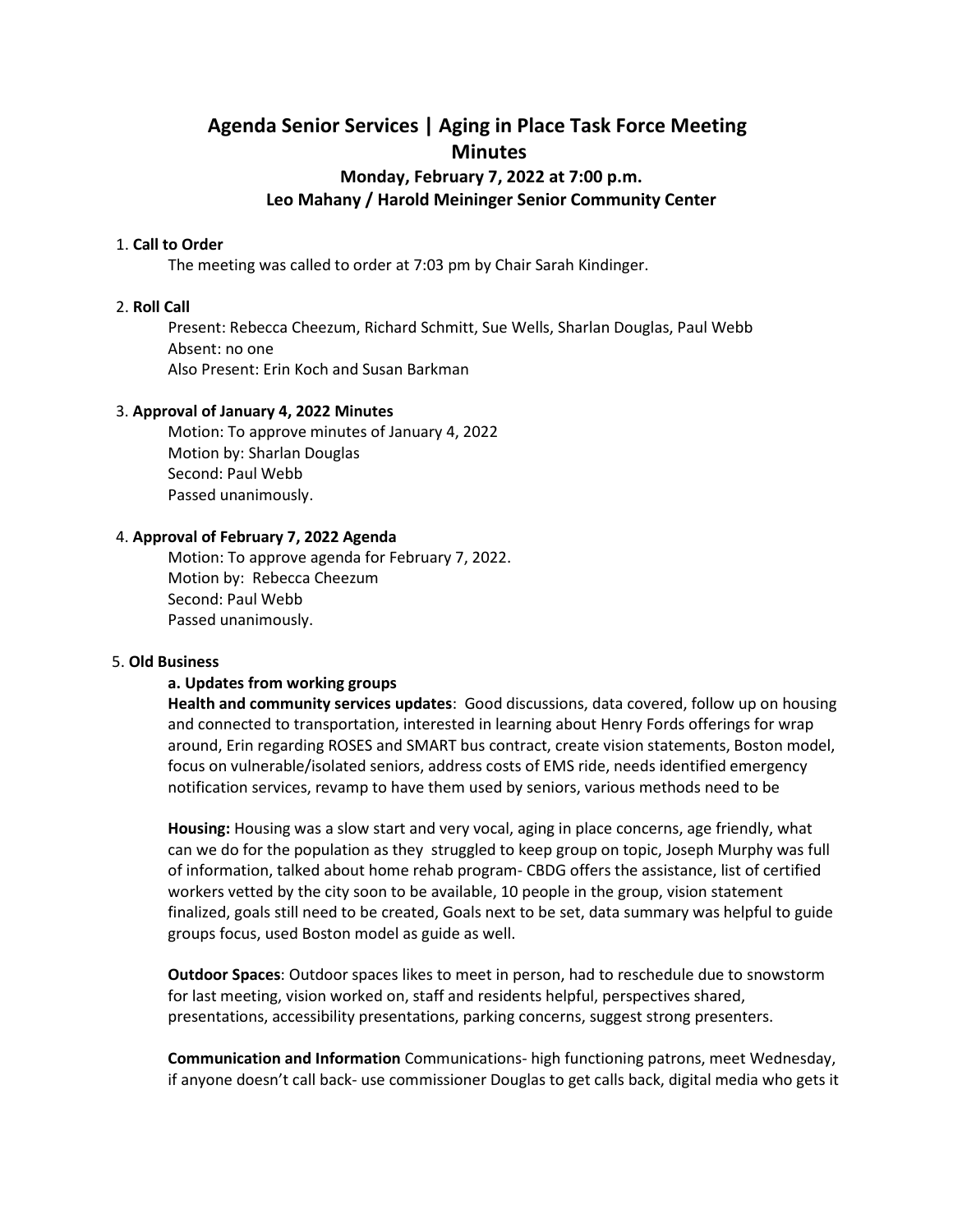and who struggles, way less paper is the coming of generations, romi.gov isn't always accessible for all types of seniors.

**Transportation:** Transportation, vision statement finalized, subject matter finalized, questions gathered to help, AAA, ROCSC, parking meters, driving recertification specialists, Jan. 23 next meeting, Paul willing to attend meeting of other domains to share what his domain has cooking.

**Community Engagement and Inclusion:** Group hyper focused on comparisons of their cities, parking was issues, John Fedele and Erin Koch as special guests to invite, very chatty, easily off focus, not data analytics, employment fell off the radar, inclusion, volunteer opportunities, solution focused, excited group, limit them to one hour and a half, not talking about ages- "gogoes, slow-goes and no-goes." Next meeting is Feb. 24<sup>th</sup>

#### **b. Domain Meeting Tips**

Working Group notices – Susan works to get the groups up quickly when they are shared and can start sending out notices when the meetings are all posted for the week.

Potential Speakers that could be recorded: Suggestion to record these key experts in their fields AAA-1, ROSES, ROSC programing, so that all domains can view then submit questions after watching

Send to Susan Barkman, "We envision…" statements clearly stating Final

# 6. **New Business**

**a. 2022-2023 Budget** – Susan Barkman will submit FY 22/23 for funds, Boston module was very appealing and desirable, \$6,000 from an expert on creating the final design of all discoveries, we can save money on taking own pictures of seniors or events and edit our own submissions. Sharlan- we give our best draft, present to staff and residents and get feedback, make edits and then submit to, Sarah confident the taskforce can make a polished report. City Master plan 18-20 months once they gather each departments requirement.

# **b. AARP Livable Communities Grants**

Susan- we have the option to apply to as many as we desire, but they must be submitted in a linear order. Pro tip, read and write application for one then we can ask Julie LB to look it over since grant writing is an aspect of her role at City.

Suggestion by Richard – during heavy snow falls, the road plows push back the snow and slush back into sidewalks, he suggests a small vehicle as wide as sidewalk to plow sidewalks for passage.

Suggestion by Erin- Already submitted CIP proposal for consideration of new front doors at the Senior Center to city commission. Estimated to be \$40,000 - \$50,000 for ADA doors.

Susan- In parking garage the doors to the elevator are not push-button ADA accessible. Deck of cards that promote resources within the ROCS, board games Royal Oak based and host a game night at ROSC for intergenerational to play a game with commissioners. Game night with pizza, snacks and nonalcoholic beverages.

Sharlan- Sidewalk machine snow machine is not well suited to application for grant money. The push button for doors is not ideal either. Game night with food and drinks is good idea. The ROSC doors will qualify for matching AARP grant funding. Once in the pipeline, offsetting or